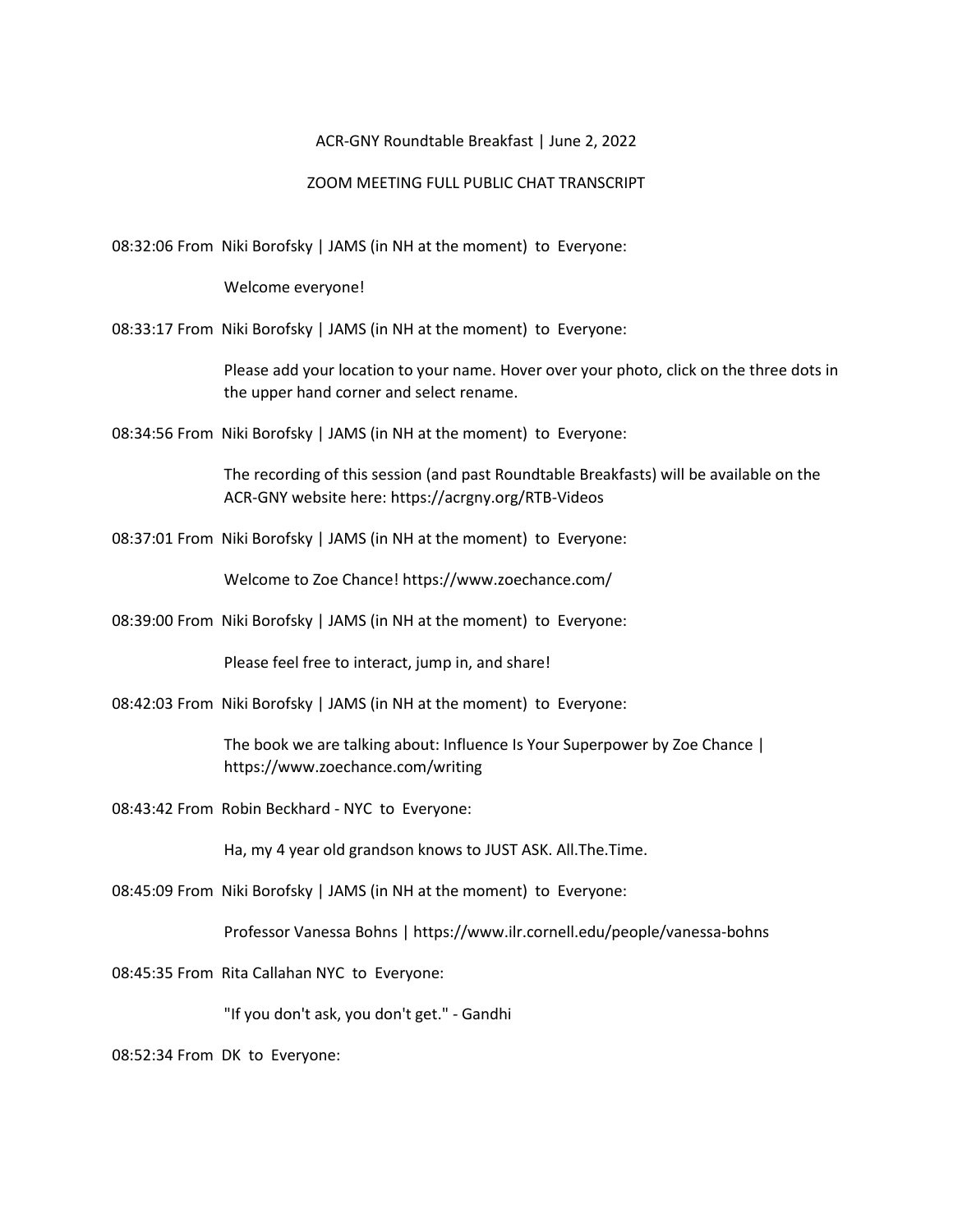"We all want less abortion," is a false and distracting assumption from the the right of women to have control over their bodies and their lives, which men enjoy.

08:55:23 From Harvey Newman NYC to Everyone:

Was that previously called Game Theory?

08:57:30 From Niki Borofsky | JAMS (in NH at the moment) to Everyone:

Thinking, Fast and Slow | https://us.macmillan.com/books/9780374533557/thinkingfastandslow

09:02:35 From Harvey Newman NYC to Everyone:

I'm glad you acknowledge human laziness. Creative laziness is one of the major reasons for inventiveness.

09:02:44 From Susan Damplo, New York, NY (she/her/hers) to Everyone:

lunch

09:02:44 From Bathabile Mthombeni (she/her) to Everyone:

Food

09:03:09 From Chris Berry to Everyone:

good idea, that is what I was thinking.

09:03:56 From Niki Borofsky | JAMS (in NH at the moment) to Everyone:

Israeli Study Shows Parole Decisions May be Affected by Whether Board Members are Hungry | https://www.prisonlegalnews.org/news/2012/feb/15/israeli-study-showsparole-decisions-may-be-affected-by-whether-board-members-arehungry/#:~:text=A%20ten%2Dmonth%20study%20of,length%20of%20that%20interval% 20increases.

09:05:15 From Niki Borofsky | JAMS (in NH at the moment) to Everyone:

Is influencing others an art, a science or a combination of both?

09:05:30 From Harvey Newman NYC to Everyone:

It is also a natural talent for some people.

09:06:04 From Robin Beckhard - NYC to Everyone: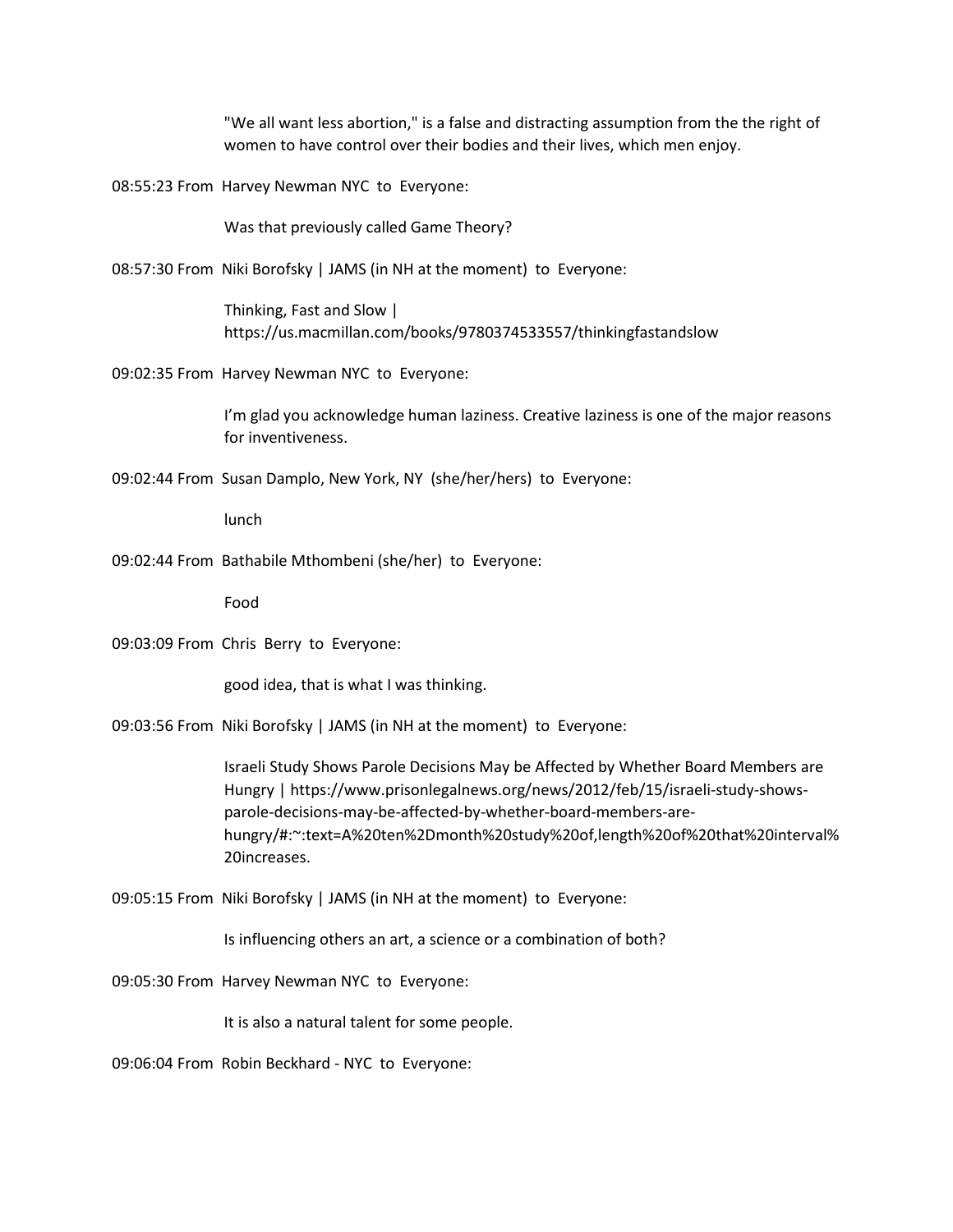That's what I tell parties in mediation -- no one can tell them how a judge/magistrate will decide, so they have a better chance if they work it out themselves.

09:06:53 From Josh to Everyone:

What are some of the uncomfortable things Yale students are asked to do?

09:07:25 From Susan Damplo, New York, NY (she/her/hers) to Everyone:

When you refer to the initial gut reaction, how can that be changed if it's counterproductive (e.g., workplace relationships and other continuing relationships)

09:07:36 From eli uncyk to Everyone:

Zoe- have you observed how much tone of voice and body largangework?

09:07:48 From eli uncyk to Everyone:

Language

09:08:08 From Harvey Newman NYC to Everyone:

How much has been contributed to the field in your opinion since Dale Carnegie?

09:08:09 From Toni Hawkins to Everyone:

I want my teenaged children to learn how to hone their influence, just not to use their new skills on me.

09:08:47 From Mark Soboslai to Everyone:

Have you encountered what might happen if we respond to a "gator" by trying to point out that we are trying to deal with that person's "unconscious" gator behavior?

09:09:13 From eli uncyk to Everyone:

Toni-nothing works on teenagers.

09:11:03 From Claudia Frankel Grosman SP Brazil to Everyone:

Can we use this superpower to understand our limits? What to do next?

09:12:37 From HyacinthCharles to Everyone:

Reward the behaviors you want to encourage . . .

09:12:42 From Bathabile Mthombeni (she/her) to Everyone: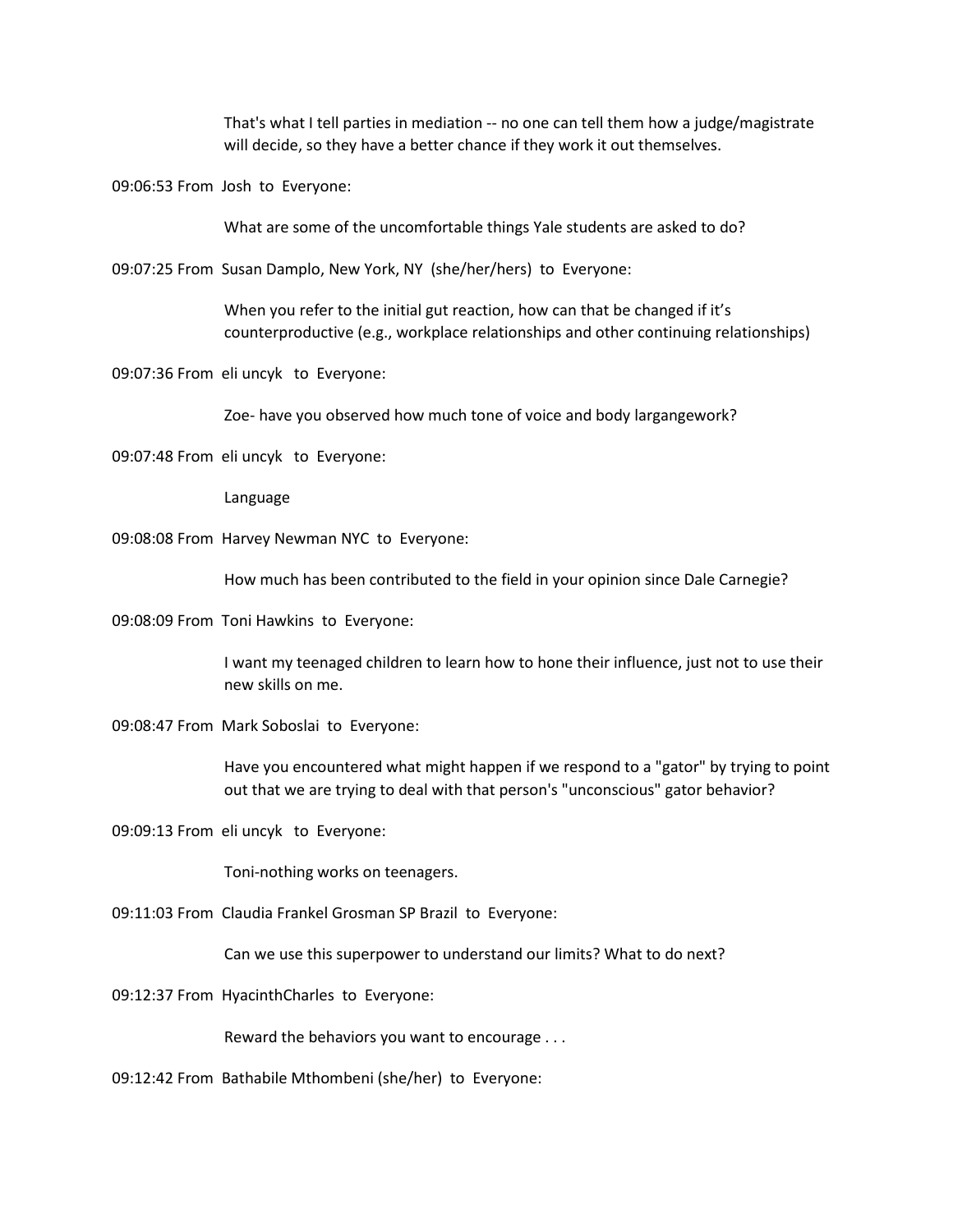Influence doesn't require an intent to change minds though, right? For example, I think that the best social media influencers are not those who "preach" to their audience but simply "live their best lives" in really deliberate ways so that the person who changes their mind believes they're doing so because it makes sense to them and they want to rather than because the influencer told them to. (I acknowledge that I have not yet read your book - in case you address this!)

09:13:07 From Stephanie Gilman (she/they) to Everyone:

Does your work overlap at all with Stuart Ablon's work in Collaborative Problem Solving at Think:Kids?

09:15:15 From Gregg Scheiner Suffolk County to Everyone:

can you please the title of the book in the chat

09:16:00 From Louis Cohen - Florida to Everyone:

Would you say in mediation the self-control belongs with the parties? In mediation selfdetermination is a word learned, and stated in the rules. The mediator as the listener works to understand so as to "influence" the party's understanding about their control (self-determination).

09:17:01 From Chris Berry to Everyone:

What exactly is the superpower?

09:17:47 From Bathabile Mthombeni (she/her) to Everyone:

I'm so sorry! I had to take a quick bio break!

09:18:24 From Niki Borofsky | JAMS (in NH at the moment) to Everyone:

More about J. Stuart Ablon and Collaborative Problem Solving | https://thinkkids.org/

09:19:27 From Sethu Nair to Everyone:

Question: a mediators influence is often felt deeply in non verbal communication- in their presence and how actively they listen and move a situation along

Will you speak about influence of this quieter kind. Particularly with some behavioral econ research

09:20:23 From Zoe Chance, New Haven, CT to Everyone: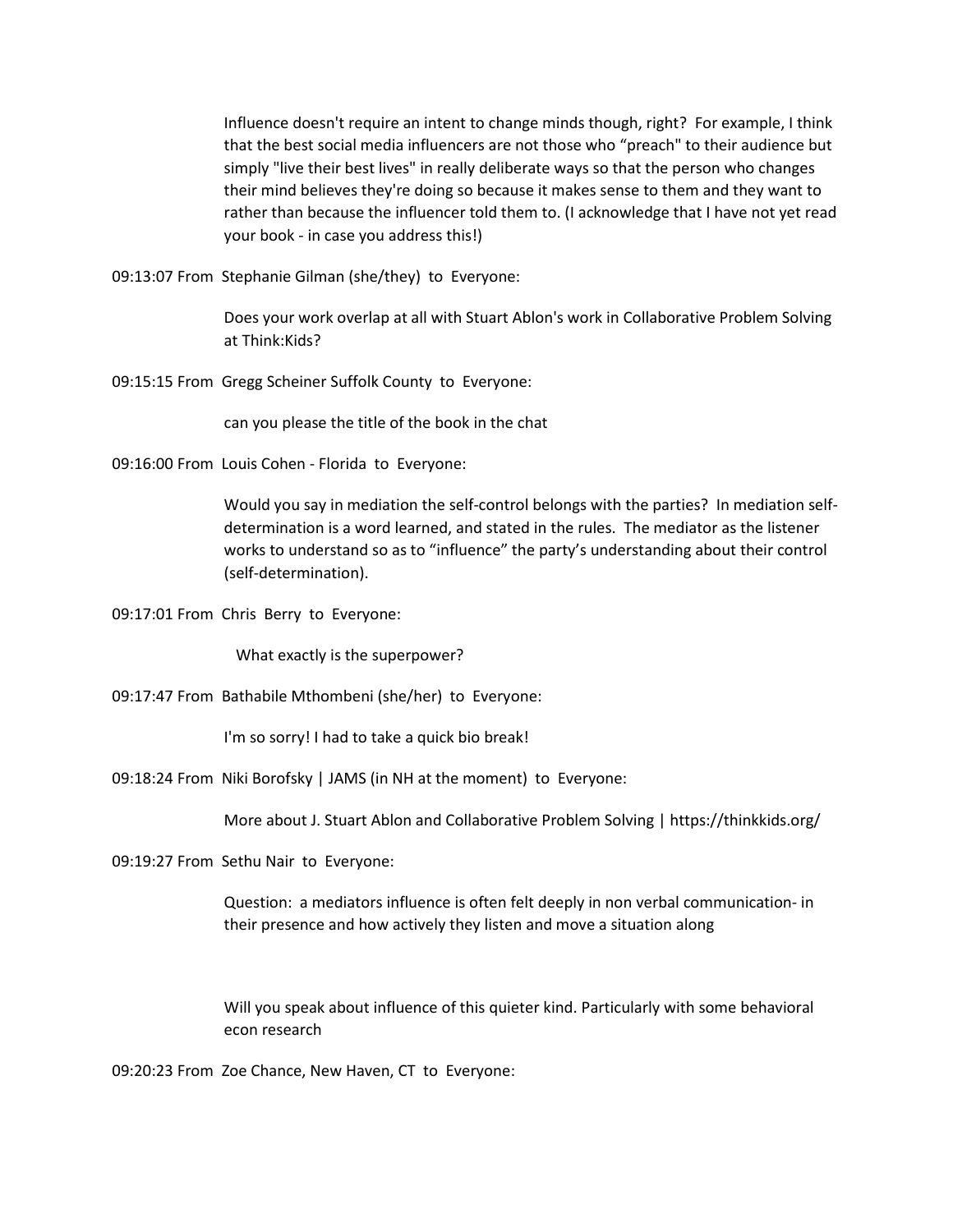playful parenting

09:22:13 From Niki Borofsky | JAMS (in NH at the moment) to Everyone:

Playful Parenting An Exciting New Approach to Raising Children That Will Help You Nurture Close Connections, Solve Behavior Problems, and Encourage Confidence Lawrence J. Cohen | www.randomhousebooks.com/books/29429/

09:25:13 From Bathabile Mthombeni (she/her) to Everyone:

OH WOW!

09:25:30 From Niki Borofsky | JAMS (in NH at the moment) to Everyone:

How Google Optimized Healthy Office Snacks by Zoe Chance, Ravi Dhar, Michelle Hatzis, and Michiel Bakker | https://hbr.org/2016/03/how-google-uses-behavioral-economics-to-make-itsemployees-healthier

09:25:35 From Robin Beckhard - NYC to Everyone:

Inner 2year olds with fire...

09:25:38 From Bathabile Mthombeni (she/her) to Everyone:

Thank you so much for that

09:30:27 From Bathabile Mthombeni (she/her) to Everyone:

It is interesting how presidential elections changed after the advent of television.

09:31:41 From Chris Berry to Everyone:

 I read years ago about the five second window. This was in the context of job interviews. Basically, the interviewer makes a decision within about five seconds, of meeting a job candidate. Thus an impression, favorable or not, is made BEFORE words are exchanged! Sort of scary, but I have seen this in operation.

09:32:54 From eli uncyk to Everyone:

I stepped away. I didn't hear if you talked aboutbody language -appearance?. I heard tone of voice importance. '

09:40:17 From eli uncyk to Everyone:

I hear you say " don't just accept yes."

09:41:29 From Stephanie Gilman (she/they) to Everyone: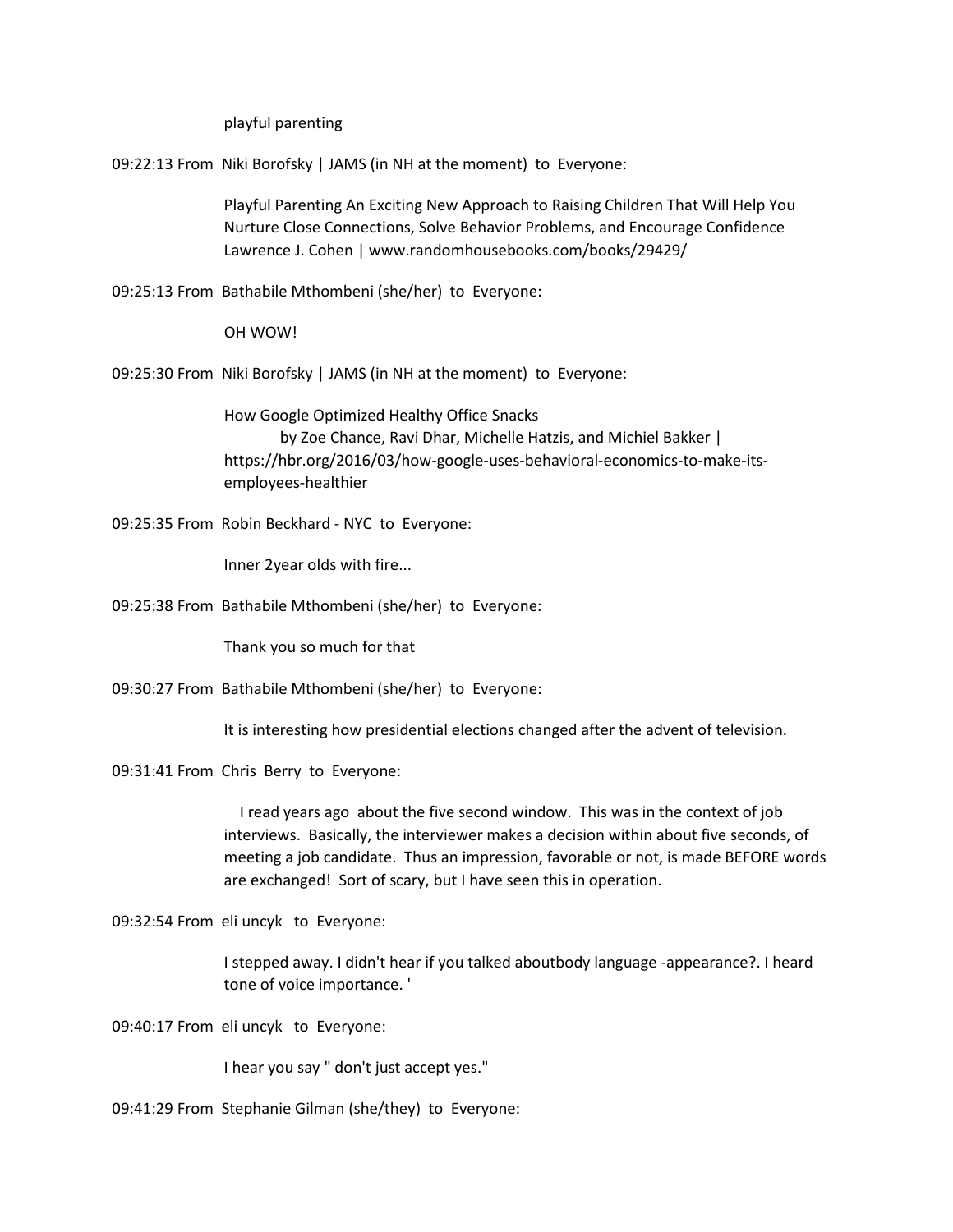I hope I can influence you to say "incarcerated person" instead of "criminal" or "prisoner"

09:43:45 From Louis Cohen - Florida to Everyone:

Interesting, in advertising especially on television, "Infliuence is a Superpower" Look at all of the children, parents and adults who are influenced.

09:44:01 From Niki Borofsky | JAMS (in NH at the moment) to Everyone:

Hey lazy gators...check out Zoe Chance on the Customer Effort Score "A marketing metric that can inspire you" | WOBI video | https://www.youtube.com/watch?v=Ya\_oHmkfNe0

09:45:07 From Bathabile Mthombeni (she/her) to Everyone:

I also think it is about identity - rather name that this status is not their identity but a condition created by an outside force.

09:45:25 From Bathabile Mthombeni (she/her) to Everyone:

This is about "Incarcerated person" vs "Prisoner" or "Criminal".

09:46:02 From Stephanie Gilman (she/they) to Everyone:

Yes @Bathabile exactly.

09:47:53 From Robin Beckhard - NYC to Everyone:

Stephanie just asked.

09:48:03 From Margaret McIntyre to Everyone:

How does bias factor into all of this, and how can we get someone to become conscious of bias and be open to change?

09:52:43 From Harvey Newman NYC to Everyone:

I learned an interesting way to understand the learning curve

Unconscious incompetence

Conscious incompetence

Conscious competence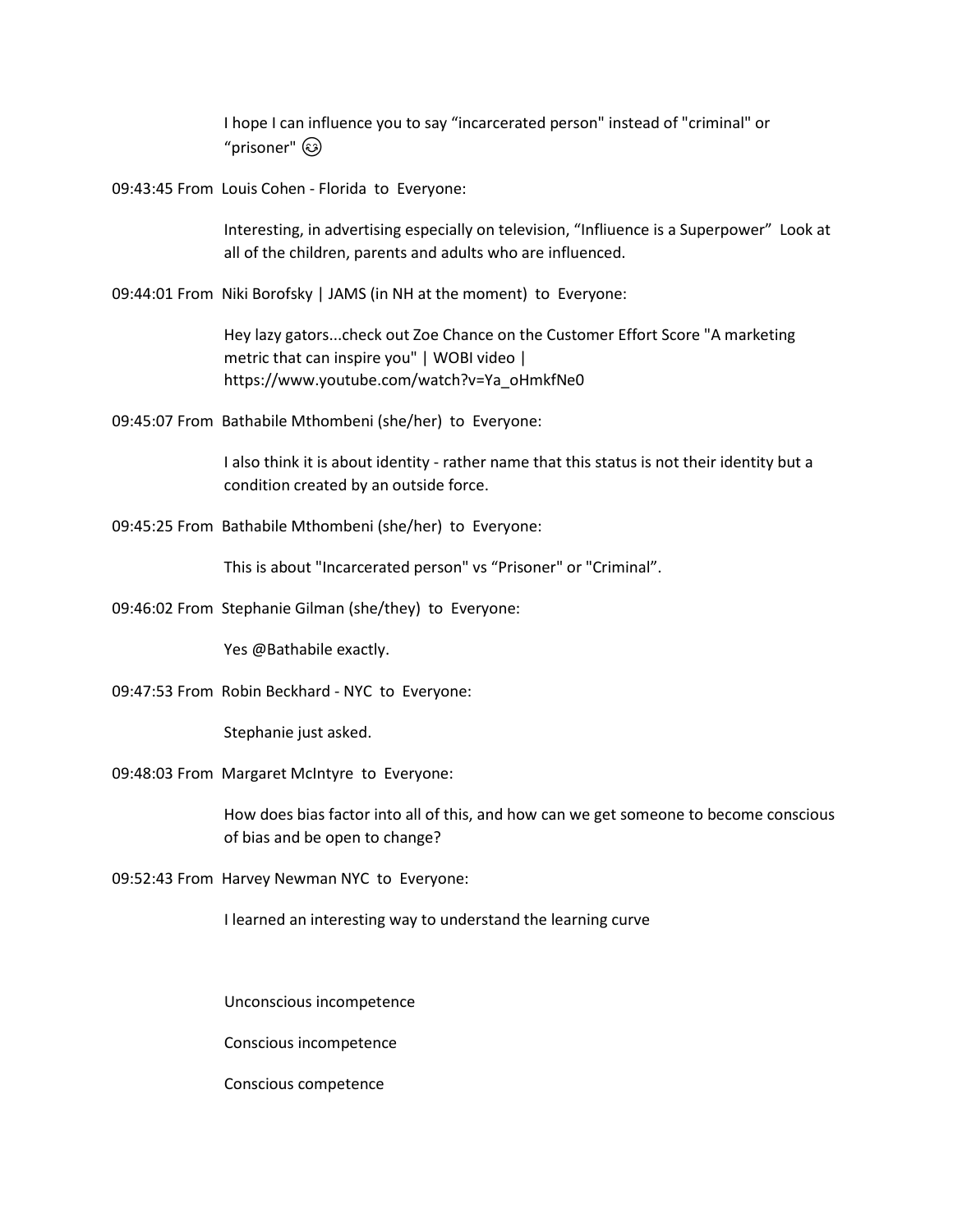Unconscious competence

09:54:55 From Robin Beckhard - NYC to Everyone:

Perhaps the baby step in this case (intransigence re making first concession) is to have parties state each other's position, and why they (the other side) want what they want?

09:57:11 From HyacinthCharles to Everyone:

Wow!

09:57:51 From Robin Beckhard - NYC to Everyone:

You are clearly a bad person, Zoe.

09:58:04 From eli uncyk to Everyone:

How do you addressthe situation in which there is a clear right or wrong?

10:01:00 From Chris Berry to Everyone:

A lot of what you are saying seems like elaborate common sense.

10:01:28 From Claudia Frankel Grosman SP Brazil to Everyone:

Go to the balcony (William Try)

10:01:38 From Claudia Frankel Grosman SP Brazil to Everyone:

\*William Ury

10:01:46 From Ronald J Vero to Everyone:

nice to know that I am not alone in getting complaints from students. your approach these incidents has been helpful - thank you.

10:02:07 From Claudia Frankel Grosman SP Brazil to Everyone:

Thanks for sharing Zoe

10:02:08 From Rich Brigham, Milwaukee to Everyone:

Thank you Zoe for taking the risk of doing this presentation as a  $Q & A$ . What a terrific and dynamic discussion this has been.

10:02:39 From Chris Berry to Everyone:

Sorry this is over so quickly. Thank you.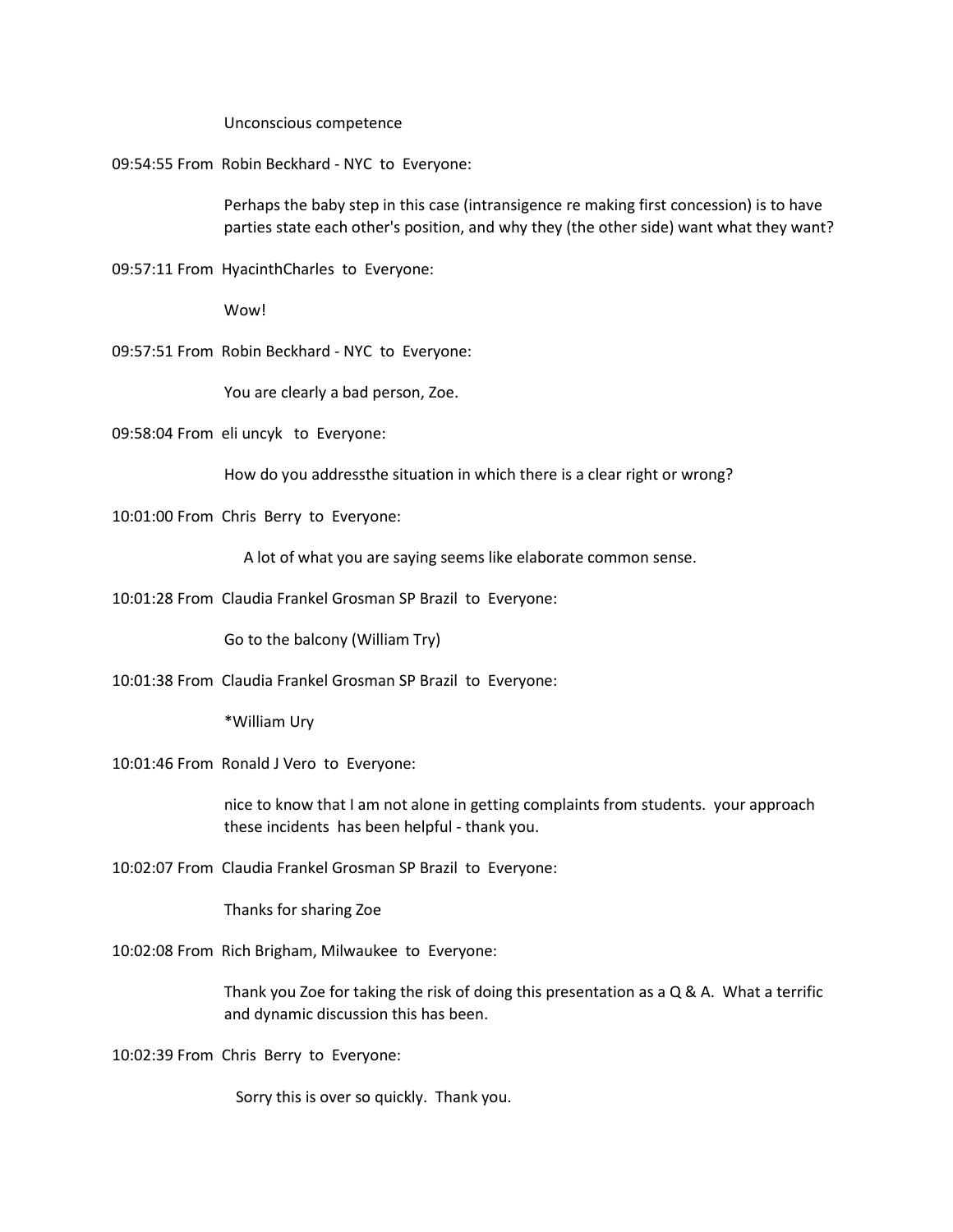10:02:41 From Melinda Burrell to Everyone:

Thank you, Zoe!

10:02:42 From Rita Callahan NYC to Everyone:

After managing self, reframe the criticism as the potential gift it may be. (of course harder when directed at self)

10:02:43 From Emily Skinner - NJ - She/Her to Everyone:

Thank you Zoe!

10:02:44 From Lisa PZ to Everyone:

yes! i was thinking how much harder an entire Q&A time would be than a presentation :) awesome job!

10:02:47 From Kaitlin Campbell to Everyone:

Thank you Zoe this was wonderful.

10:02:52 From Stephanie Gilman (she/they) to Everyone:

Thank you, Zoe!

10:02:56 From Anna Brudvig to Everyone:

Thank you!

10:03:02 From PPARKHU to Everyone:

Great presentation Zoe, thank you

10:03:13 From Paulette Haynes - Toronto, Canada to Everyone:

Thank you Zoe for an awesome presentation. I'm also enjoying your book!

10:03:15 From Margo Cates to Everyone:

thank you.

10:03:49 From Claudia Frankel Grosman SP Brazil to Everyone:

Great hearing you Zoe.  $\bullet$  Always great to have breakfast with you all.

10:04:05 From Harvey Newman NYC to Everyone: